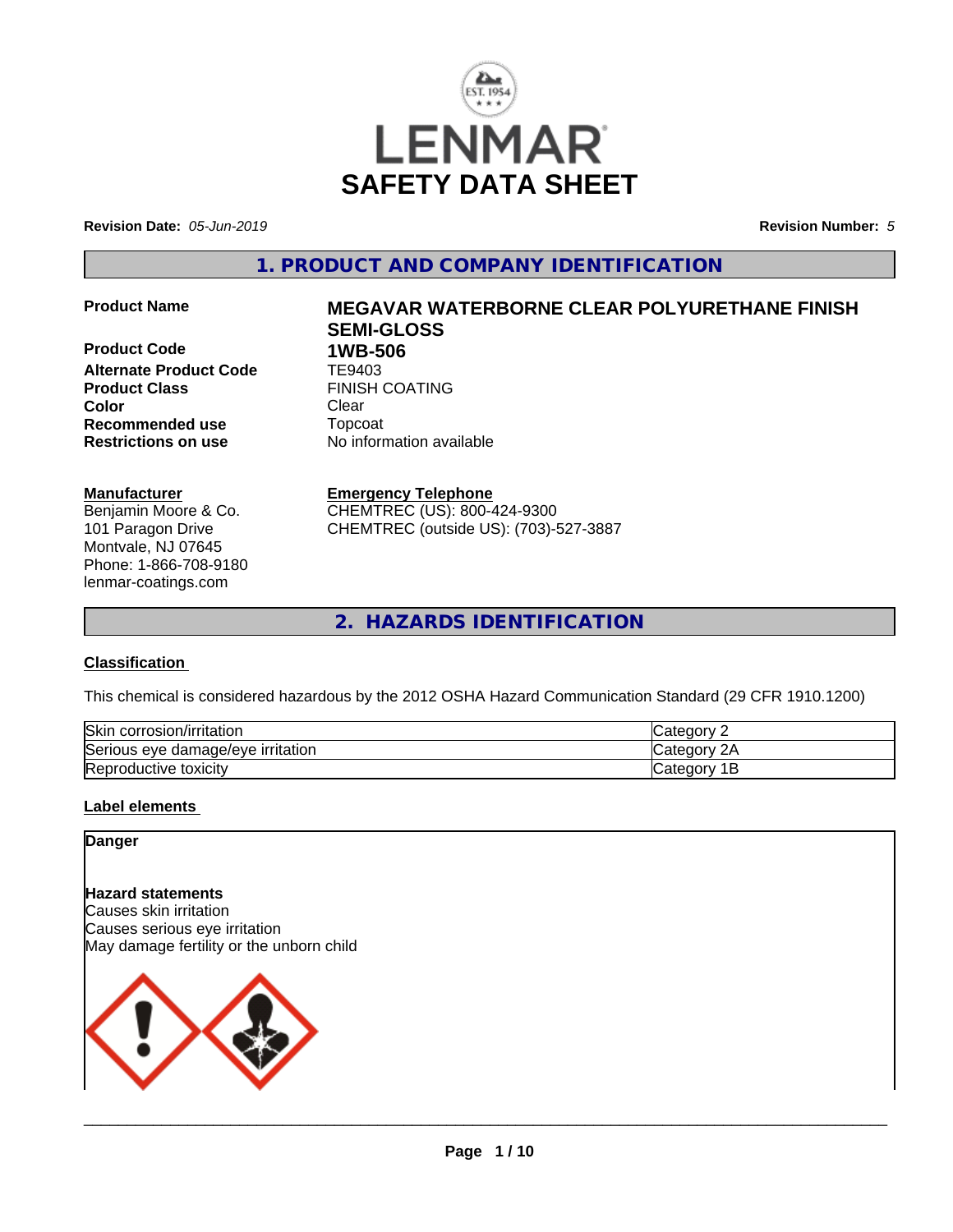**Appearance** liquid **Odor**  little or no odor

# **Precautionary Statements - Prevention**

Obtain special instructions before use Do not handle until all safety precautions have been read and understood Use personal protective equipment as required Wash face, hands and any exposed skin thoroughly after handling Wear eye/face protection

# **Precautionary Statements - Response**

IF exposed or concerned: Get medical advice/attention

# **Eyes**

IF IN EYES: Rinse cautiously with water for several minutes. Remove contact lenses, if present and easy to do. Continue rinsing

\_\_\_\_\_\_\_\_\_\_\_\_\_\_\_\_\_\_\_\_\_\_\_\_\_\_\_\_\_\_\_\_\_\_\_\_\_\_\_\_\_\_\_\_\_\_\_\_\_\_\_\_\_\_\_\_\_\_\_\_\_\_\_\_\_\_\_\_\_\_\_\_\_\_\_\_\_\_\_\_\_\_\_\_\_\_\_\_\_\_\_\_\_

If eye irritation persists: Get medical advice/attention

# **Skin**

IF ON SKIN: Wash with plenty of soap and water If skin irritation occurs: Get medical advice/attention Take off contaminated clothing and wash before reuse

# **Precautionary Statements - Storage**

Store locked up

## **Precautionary Statements - Disposal**

Dispose of contents/container to an approved waste disposal plant

# **Hazards not otherwise classified (HNOC)**

Not applicable

#### **Other information**

No information available

# **3. COMPOSITION INFORMATION ON COMPONENTS**

| Chemical name                       | <b>CAS No.</b> | Weight-% |
|-------------------------------------|----------------|----------|
| I-Methvl-2-pvrrolidinone            | 872-50-4       | $5 - 10$ |
| Dipropylene glycol monomethyl ether | 34590-94-8     | - 5      |
| Triethvlamine                       | 121-44-8       | .        |
| 2-Butoxvethanol                     | 111-76-2       | - 5      |

# **4. FIRST AID MEASURES**

| <b>General Advice</b> | No hazards which require special first aid measures.                                                     |
|-----------------------|----------------------------------------------------------------------------------------------------------|
| <b>Eye Contact</b>    | Rinse thoroughly with plenty of water for at least 15 minutes and consult a<br>physician.                |
| <b>Skin Contact</b>   | Wash off immediately with soap and plenty of water while removing all<br>contaminated clothes and shoes. |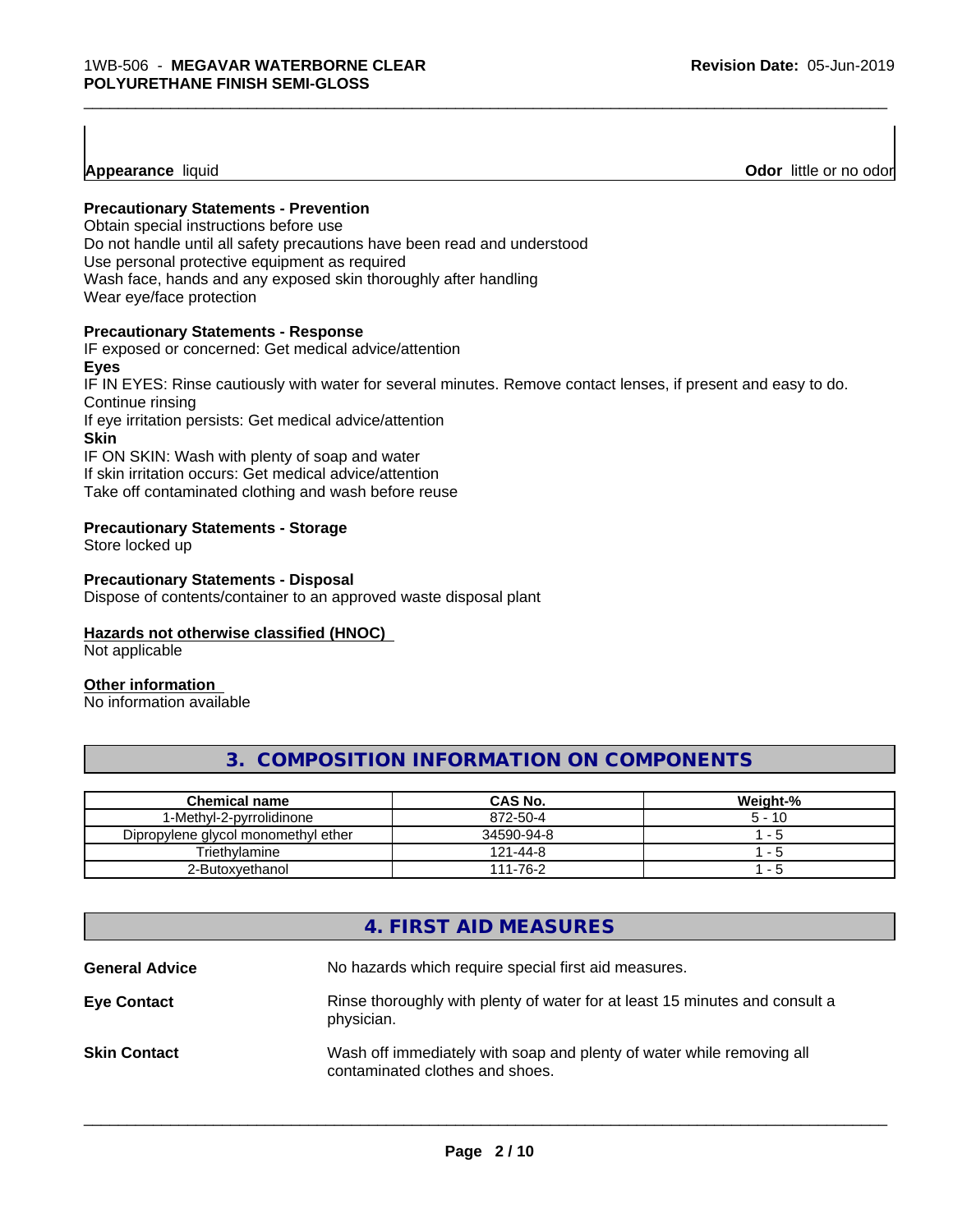| <b>Inhalation</b>                                     |                                                               | Move to fresh air. If symptoms persist, call a physician.<br>Clean mouth with water and afterwards drink plenty of water. Consult a physician<br>if necessary. |                                                     |                                                                                                                 |
|-------------------------------------------------------|---------------------------------------------------------------|----------------------------------------------------------------------------------------------------------------------------------------------------------------|-----------------------------------------------------|-----------------------------------------------------------------------------------------------------------------|
| Ingestion                                             |                                                               |                                                                                                                                                                |                                                     |                                                                                                                 |
| <b>Most Important</b>                                 | <b>Symptoms/Effects</b>                                       | None known.                                                                                                                                                    |                                                     |                                                                                                                 |
|                                                       | <b>Notes To Physician</b>                                     | Treat symptomatically.                                                                                                                                         |                                                     |                                                                                                                 |
|                                                       |                                                               |                                                                                                                                                                | 5. FIRE-FIGHTING MEASURES                           |                                                                                                                 |
|                                                       | <b>Suitable Extinguishing Media</b>                           |                                                                                                                                                                |                                                     | Use extinguishing measures that are appropriate to local<br>circumstances and the surrounding environment.      |
|                                                       |                                                               | Protective equipment and precautions for firefighters                                                                                                          | and full protective gear.                           | As in any fire, wear self-contained breathing apparatus<br>pressure-demand, MSHA/NIOSH (approved or equivalent) |
| <b>Specific Hazards Arising From The Chemical</b>     |                                                               | extreme heat.                                                                                                                                                  | Closed containers may rupture if exposed to fire or |                                                                                                                 |
|                                                       | Sensitivity to mechanical impact                              |                                                                                                                                                                | No                                                  |                                                                                                                 |
|                                                       | Sensitivity to static discharge                               |                                                                                                                                                                | No.                                                 |                                                                                                                 |
| <b>Flash Point Data</b><br><b>Method</b>              | Flash point (°F)<br>Flash Point (°C)                          |                                                                                                                                                                | Not applicable<br>Not applicable<br>Not applicable  |                                                                                                                 |
|                                                       | <b>Flammability Limits In Air</b>                             |                                                                                                                                                                |                                                     |                                                                                                                 |
|                                                       | Lower flammability limit:<br><b>Upper flammability limit:</b> |                                                                                                                                                                | Not applicable<br>Not applicable                    |                                                                                                                 |
| <b>NFPA</b>                                           | Health: 2                                                     | Flammability: 0                                                                                                                                                | Instability: 0                                      | <b>Special: Not Applicable</b>                                                                                  |
| <b>NFPA Legend</b><br>0 - Not Hazardous<br>4 Cliabthr |                                                               |                                                                                                                                                                |                                                     |                                                                                                                 |

- 1 Slightly
- 2 Moderate
- 3 High
- 4 Severe

*The ratings assigned are only suggested ratings, the contractor/employer has ultimate responsibilities for NFPA ratings where this system is used.*

*Additional information regarding the NFPA rating system is available from the National Fire Protection Agency (NFPA) at www.nfpa.org.*

# **6. ACCIDENTAL RELEASE MEASURES**

**Personal Precautions** Avoid contact with skin, eyes and clothing. Ensure adequate ventilation.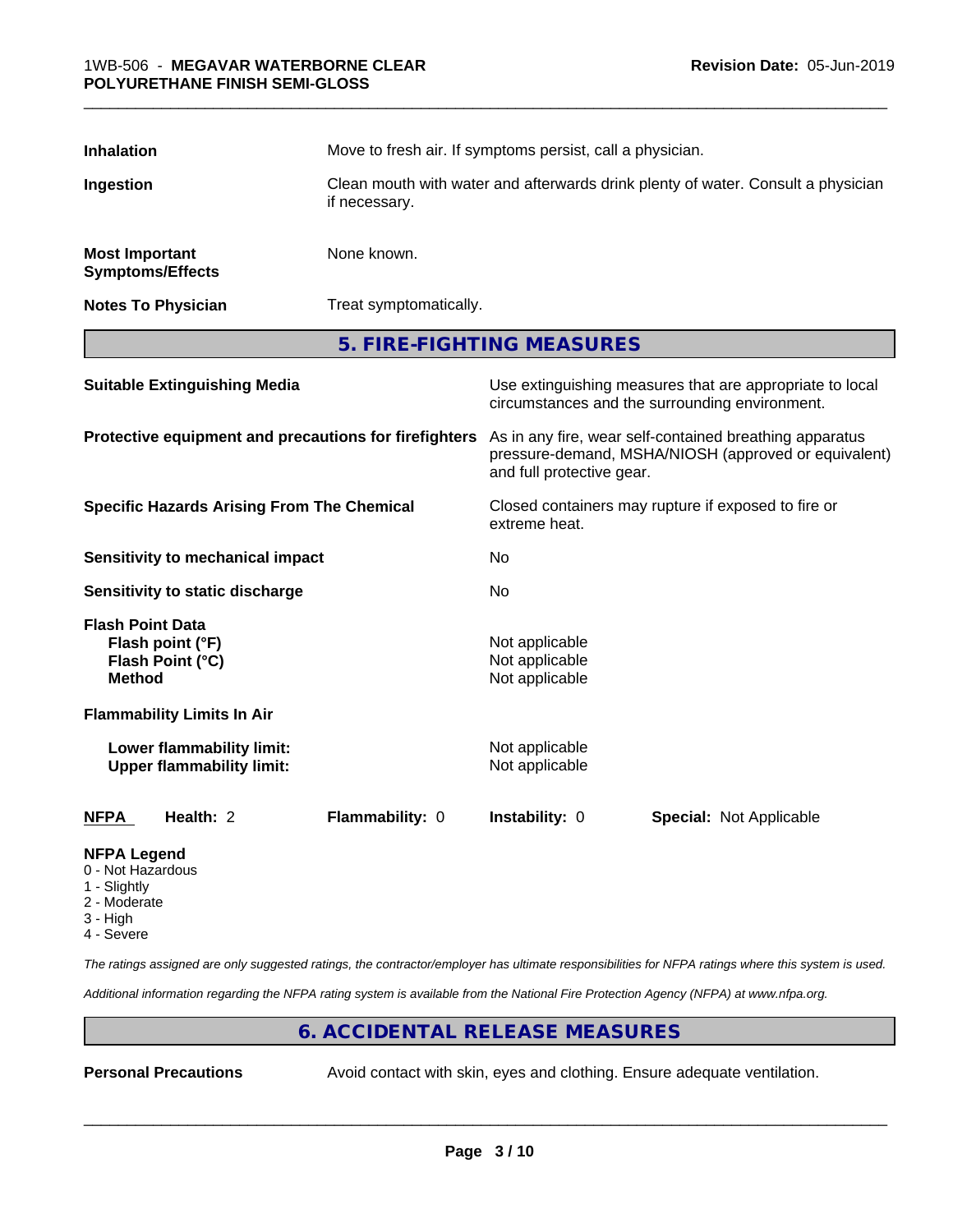| <b>Other Information</b>         | Prevent further leakage or spillage if safe to do so.                                                                                                                            |  |  |
|----------------------------------|----------------------------------------------------------------------------------------------------------------------------------------------------------------------------------|--|--|
| <b>Environmental precautions</b> | See Section 12 for additional Ecological Information.                                                                                                                            |  |  |
| <b>Methods for Cleaning Up</b>   | Soak up with inert absorbent material. Sweep up and shovel into suitable<br>containers for disposal.                                                                             |  |  |
|                                  | 7. HANDLING AND STORAGE                                                                                                                                                          |  |  |
| <b>Handling</b>                  | Avoid contact with skin, eyes and clothing. Avoid breathing vapors, spray mists or<br>sanding dust. In case of insufficient ventilation, wear suitable respiratory<br>equipment. |  |  |
| <b>Storage</b>                   | Keep container tightly closed. Keep out of the reach of children.                                                                                                                |  |  |
| <b>Incompatible Materials</b>    | No information available                                                                                                                                                         |  |  |
|                                  |                                                                                                                                                                                  |  |  |

# **8. EXPOSURE CONTROLS/PERSONAL PROTECTION**

# **Exposure Limits**

| <b>Chemical name</b>                | <b>ACGIH TLV</b> | <b>OSHA PEL</b>                   |
|-------------------------------------|------------------|-----------------------------------|
| Dipropylene glycol monomethyl ether | 100 ppm - TWA    | 100 ppm - $TWA$                   |
|                                     | 150 ppm - STEL   | 600 mg/m $3$ - TWA                |
|                                     | <b>Skin</b>      | prevent or reduce skin absorption |
| Triethylamine                       | 0.5 ppm - TWA    | 25 ppm - TWA                      |
|                                     | l ppm - STEL     | 100 mg/m $3$ - TWA                |
|                                     | <b>Skin</b>      |                                   |
| 2-Butoxyethanol                     | 20 ppm - TWA     | 50 ppm - TWA                      |
|                                     |                  | 240 mg/m $3$ - TWA                |
|                                     |                  | prevent or reduce skin absorption |

# **Legend**

ACGIH - American Conference of Governmental Industrial Hygienists Exposure Limits OSHA - Occupational Safety & Health Administration Exposure Limits N/E - Not Established

| <b>Engineering Measures</b>          | Ensure adequate ventilation, especially in confined areas.                                                                          |
|--------------------------------------|-------------------------------------------------------------------------------------------------------------------------------------|
| <b>Personal Protective Equipment</b> |                                                                                                                                     |
| <b>Eye/Face Protection</b>           | Safety glasses with side-shields. If splashes are likely to occur, wear:. Tightly<br>fitting safety goggles.                        |
| <b>Skin Protection</b>               | Protective gloves and impervious clothing.                                                                                          |
| <b>Respiratory Protection</b>        | In case of insufficient ventilation wear suitable respiratory equipment.                                                            |
| <b>Hygiene Measures</b>              | Avoid contact with skin, eyes and clothing. Remove and wash contaminated<br>clothing before re-use. Wash thoroughly after handling. |

# **9. PHYSICAL AND CHEMICAL PROPERTIES**

**Appearance** liquid **and a set of the contract of the contract of the contract of the contract of the contract of the contract of the contract of the contract of the contract of the contract of the contract of the contract** 

little or no odor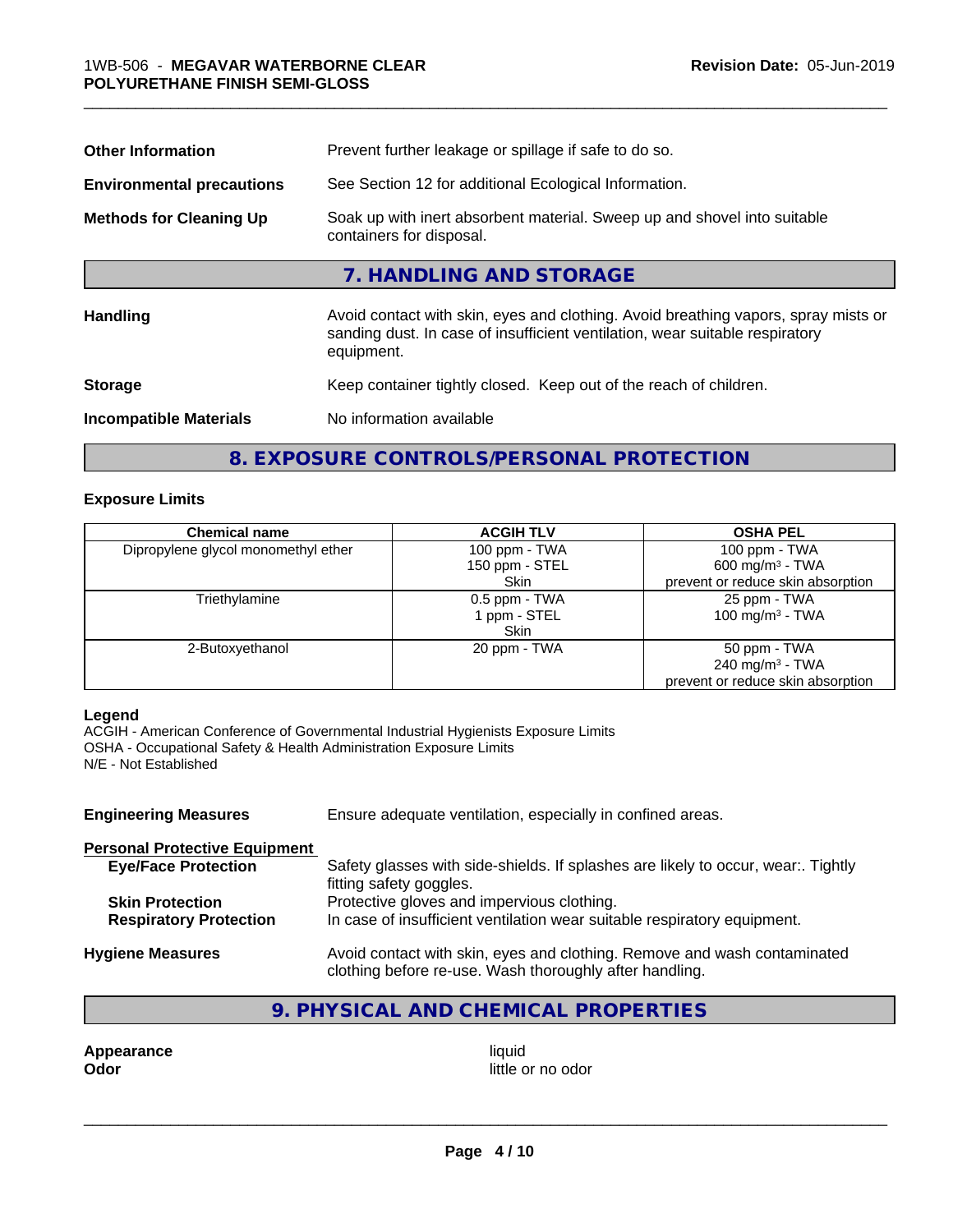**Odor Threshold**<br> **Density (Ibs/gal)**<br> **Density (Ibs/gal)**<br> **No information available**<br>  $8.5 - 8.6$ **Density (Ibs/gal)** 8.5 - 8.6<br> **Specific Gravity** 8.5 - 8.6 **Specific Gravity pH** No information available **Viscosity (cps)** No information available in the Viscosity (cps) **Solubility(ies)** No information available **Water solubility** No information available **Evaporation Rate No information available No information available Vapor pressure** No information available **No information** available **Vapor density No information available No information available Wt. % Solids** 25 - 35 **Vol. % Solids** 20 - 30 **Wt. % Volatiles** 65 - 75 **Vol. % Volatiles VOC Regulatory Limit (g/L)** < 275 **Boiling Point (°F)** 212 **Boiling Point (°C) Freezing point (°F)** 32 **Freezing Point (°C)** 0 **Flash point (°F)** Not applicable **Flash Point (°C)** Not applicable **Method**<br> **Flammability (solid, gas)**<br> **Example 2018** Not applicable **Flammability** (solid, gas) **Upper flammability limit:**<br> **Lower flammability limit:**<br>
Not applicable<br>
Not applicable **Lower flammability limit:**<br> **Autoignition Temperature (°F)**<br>
Mo information available **Autoignition Temperature (°F) Autoignition Temperature (°C)** No information available **Decomposition Temperature (°F)** No information available **Decomposition Temperature (°C)** No information available **Partition coefficient** and the settlement of the settlement of the No information available

\_\_\_\_\_\_\_\_\_\_\_\_\_\_\_\_\_\_\_\_\_\_\_\_\_\_\_\_\_\_\_\_\_\_\_\_\_\_\_\_\_\_\_\_\_\_\_\_\_\_\_\_\_\_\_\_\_\_\_\_\_\_\_\_\_\_\_\_\_\_\_\_\_\_\_\_\_\_\_\_\_\_\_\_\_\_\_\_\_\_\_\_\_

# **10. STABILITY AND REACTIVITY**

| <b>Reactivity</b>                         | Not Applicable                           |
|-------------------------------------------|------------------------------------------|
| <b>Chemical Stability</b>                 | Stable under normal conditions.          |
| <b>Conditions to avoid</b>                | Prevent from freezing.                   |
| <b>Incompatible Materials</b>             | No materials to be especially mentioned. |
| <b>Hazardous Decomposition Products</b>   | None under normal use.                   |
| <b>Possibility of hazardous reactions</b> | None under normal conditions of use.     |

# **11. TOXICOLOGICAL INFORMATION**

**Product Information**

# **Information on likely routes of exposure**

**Principal Routes of Exposure** Eye contact, skin contact and inhalation.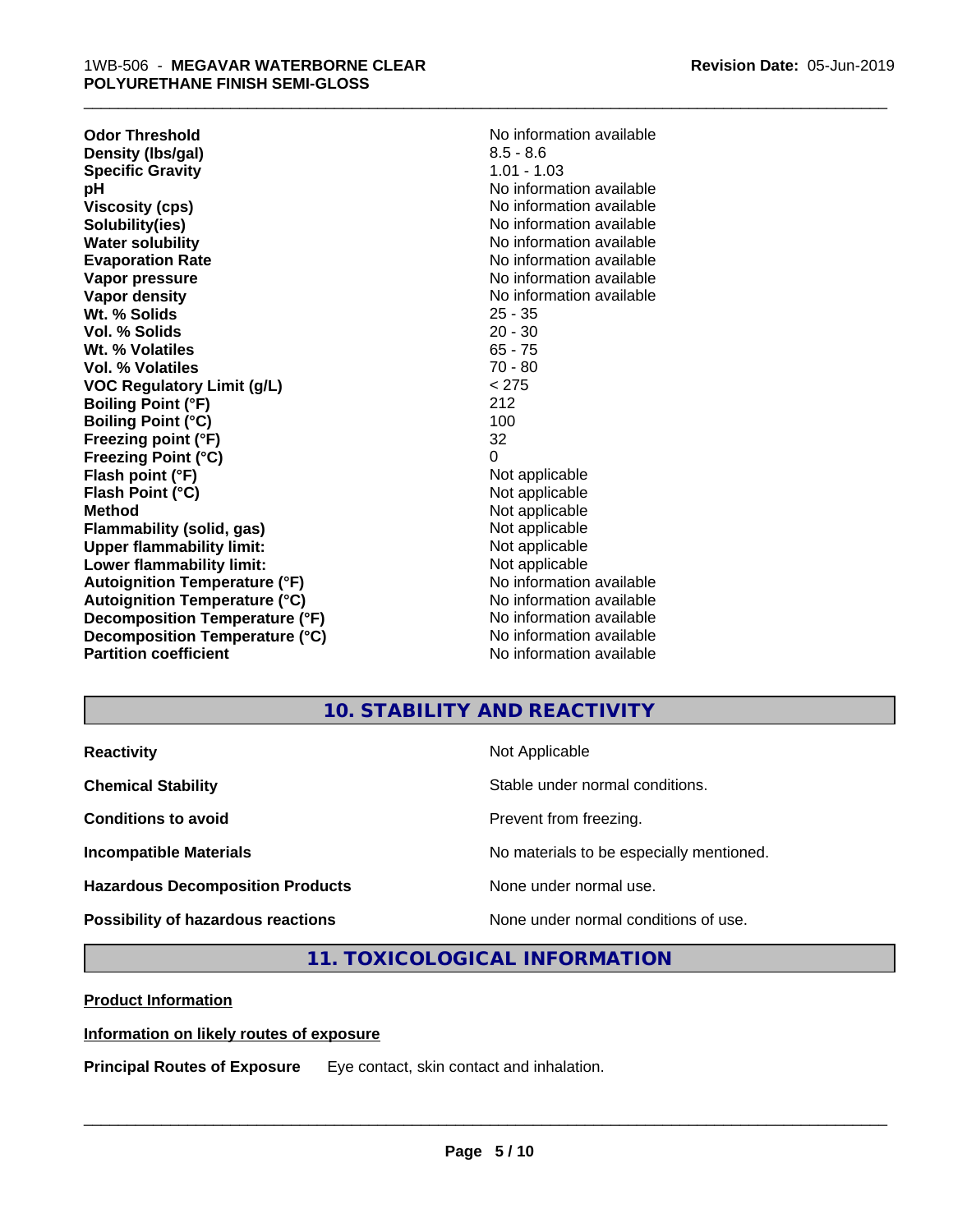| <b>Acute Toxicity</b>           |                                                                                            |
|---------------------------------|--------------------------------------------------------------------------------------------|
| <b>Product Information</b>      | No information available                                                                   |
|                                 | Symptoms related to the physical, chemical and toxicological characteristics               |
| <b>Symptoms</b>                 | No information available                                                                   |
|                                 | Delayed and immediate effects as well as chronic effects from short and long-term exposure |
| Eye contact                     | May cause slight irritation.                                                               |
| <b>Skin contact</b>             | Substance may cause slight skin irritation. Prolonged or repeated contact may dry          |
|                                 | skin and cause irritation.                                                                 |
| <b>Inhalation</b>               | May cause irritation of respiratory tract.                                                 |
| Ingestion                       | Ingestion may cause gastrointestinal irritation, nausea, vomiting and diarrhea.            |
| <b>Sensitization</b>            | No information available                                                                   |
| <b>Neurological Effects</b>     | No information available.                                                                  |
| <b>Mutagenic Effects</b>        | No information available.                                                                  |
| <b>Reproductive Effects</b>     | May damage fertility or the unborn child.                                                  |
| <b>Developmental Effects</b>    | No information available.                                                                  |
| <b>Target organ effects</b>     | No information available.                                                                  |
| <b>STOT - single exposure</b>   | No information available.                                                                  |
| <b>STOT - repeated exposure</b> | No information available.                                                                  |
| Other adverse effects           | No information available.                                                                  |
| <b>Aspiration Hazard</b>        | No information available                                                                   |
|                                 |                                                                                            |

**Numerical measures of toxicity**

**The following values are calculated based on chapter 3.1 of the GHS document**

| <b>ATEmix (oral)</b>                 | 10360 mg/kg |
|--------------------------------------|-------------|
| <b>ATEmix (dermal)</b>               | 23034 mg/kg |
| <b>ATEmix (inhalation-dust/mist)</b> | 30.9 ma/L   |
| <b>ATEmix (inhalation-vapor)</b>     | 190 $mq/L$  |

# **Component Information**

| Chemical name                                        | Oral LD50               | Dermal LD50                                            | Inhalation LC50        |
|------------------------------------------------------|-------------------------|--------------------------------------------------------|------------------------|
| 1-Methyl-2-pyrrolidinone<br>872-50-4                 | $=$ 3914 mg/kg (Rat)    | $= 8$ g/kg (Rabbit)                                    | $= 3.1$ mg/L (Rat) 4 h |
| Dipropylene glycol monomethyl<br>ether<br>34590-94-8 | $= 5400 \mu L/kg$ (Rat) | $= 9500$ mg/kg (Rabbit)                                |                        |
| Triethylamine<br>121-44-8                            | $= 460$ mg/kg (Rat)     | $= 415 \text{ mg/kg}$ (Rabbit) = 570 µL/kg<br>(Rabbit) | $= 1250$ ppm (Rat) 4 h |
| 2-Butoxyethanol<br>111-76-2                          | $= 1300$ mg/kg (Rat)    | $>$ 2000 mg/kg (Rabbit)                                | $> 4.9$ mg/L (Rat) 3H  |

# **Carcinogenicity**

*There are no known carcinogenic chemicals in this product above reportable levels.*

# **12. ECOLOGICAL INFORMATION**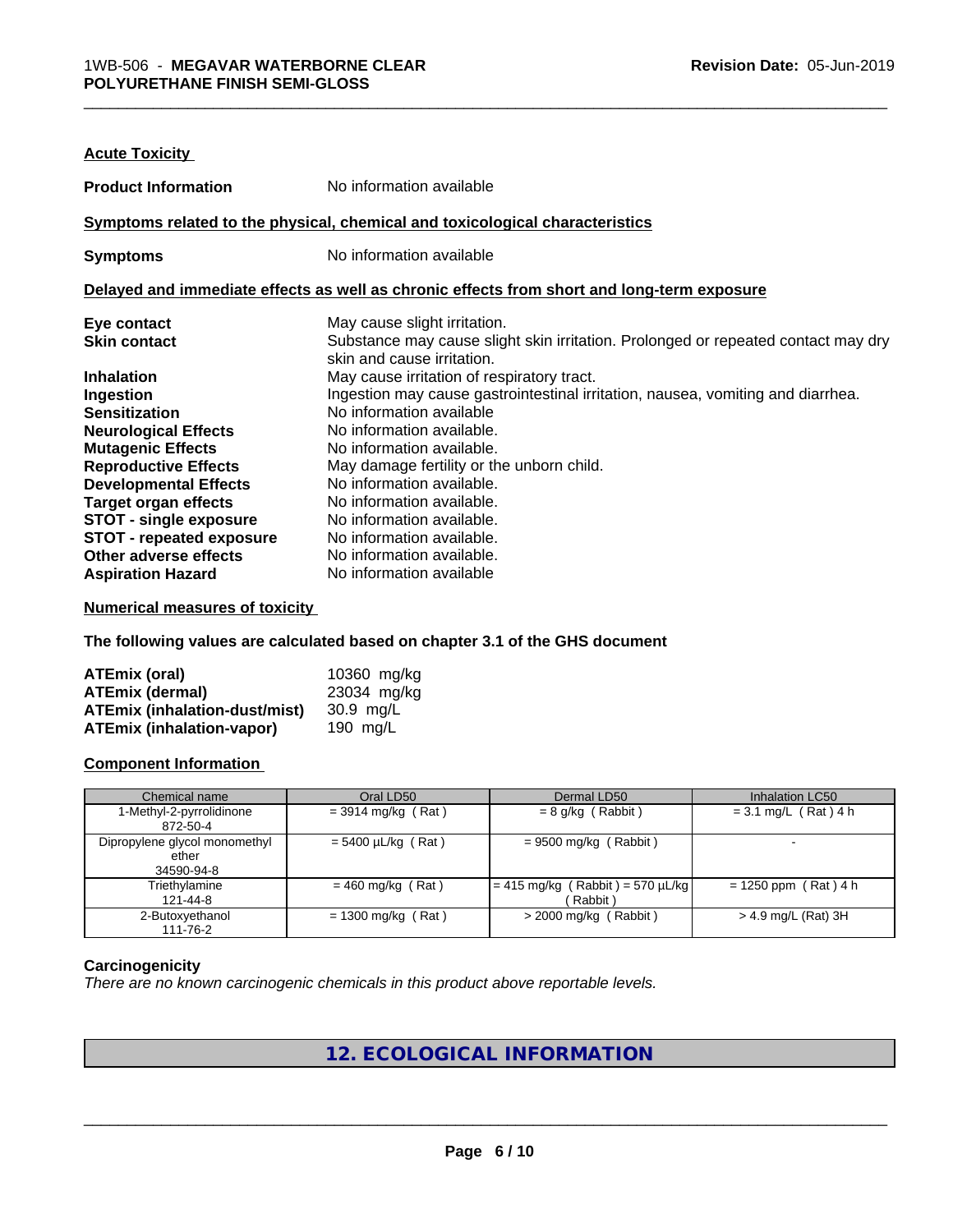# **Ecotoxicity Effects**

The environmental impact of this product has not been fully investigated.

# **Product Information**

#### **Acute Toxicity to Fish**

No information available

# **Acute Toxicity to Aquatic Invertebrates**

No information available

# **Acute Toxicity to Aquatic Plants**

No information available

# **Persistence / Degradability**

No information available.

# **Bioaccumulation**

There is no data for this product.

# **Mobility in Environmental Media**

No information available.

# **Ozone**

No information available

# **Component Information**

# **Acute Toxicity to Fish**

2-Butoxyethanol LC50: 1490 mg/L (Bluegill sunfish - 96 hr.)

## **Acute Toxicity to Aquatic Invertebrates**

No information available

#### **Acute Toxicity to Aquatic Plants**

No information available

|                              | 13. DISPOSAL CONSIDERATIONS                                                                                                                                                                                               |
|------------------------------|---------------------------------------------------------------------------------------------------------------------------------------------------------------------------------------------------------------------------|
| <b>Waste Disposal Method</b> | Dispose of in accordance with federal, state, and local regulations. Local<br>requirements may vary, consult your sanitation department or state-designated<br>environmental protection agency for more disposal options. |
|                              | <b>14. TRANSPORT INFORMATION</b>                                                                                                                                                                                          |
| <b>DOT</b>                   | Not regulated                                                                                                                                                                                                             |
| <b>ICAO/IATA</b>             | Not regulated                                                                                                                                                                                                             |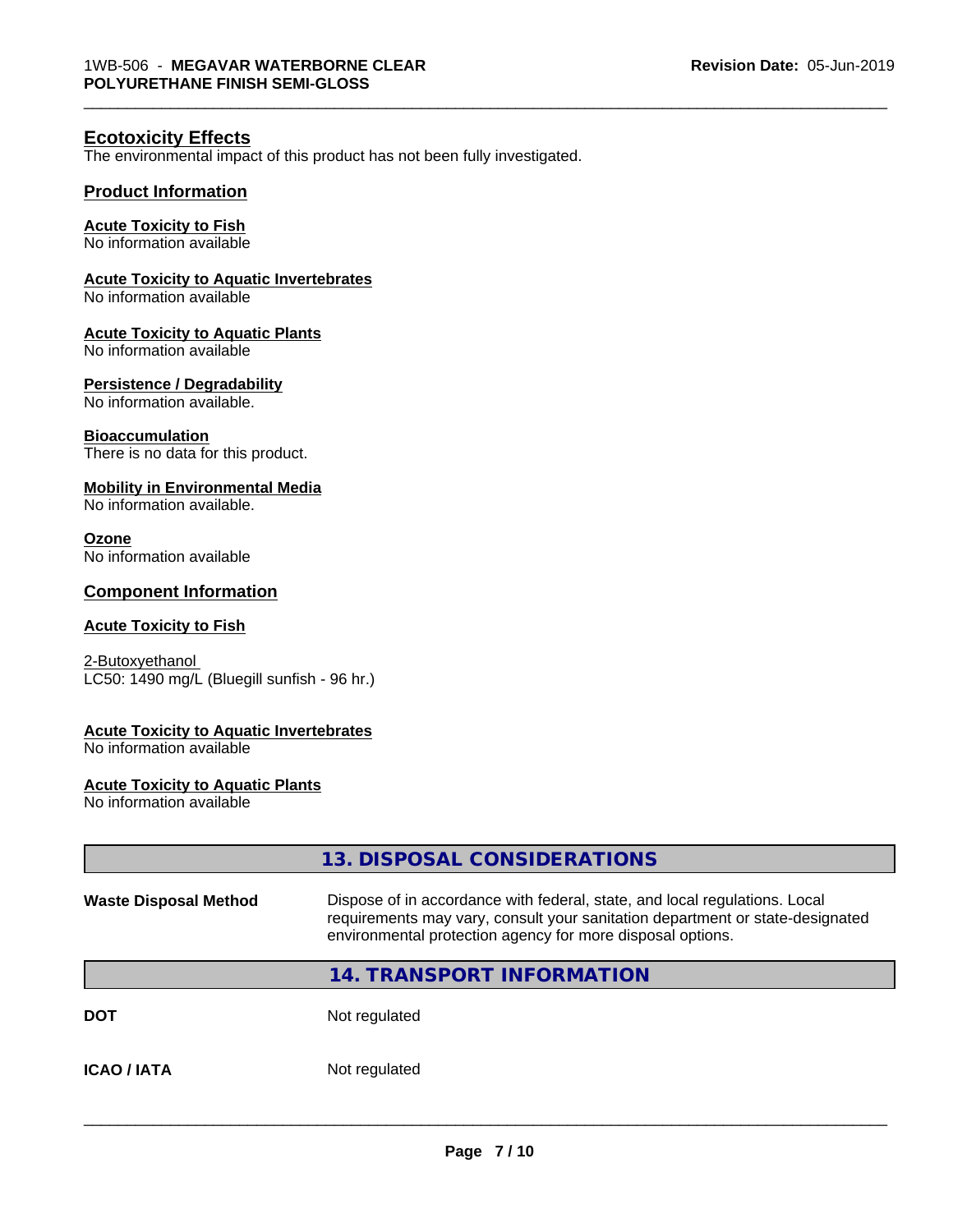**IMDG / IMO** Not regulated

**15. REGULATORY INFORMATION**

\_\_\_\_\_\_\_\_\_\_\_\_\_\_\_\_\_\_\_\_\_\_\_\_\_\_\_\_\_\_\_\_\_\_\_\_\_\_\_\_\_\_\_\_\_\_\_\_\_\_\_\_\_\_\_\_\_\_\_\_\_\_\_\_\_\_\_\_\_\_\_\_\_\_\_\_\_\_\_\_\_\_\_\_\_\_\_\_\_\_\_\_\_

# **International Inventories**

| <b>TSCA: United States</b> | Yes - All components are listed or exempt. |
|----------------------------|--------------------------------------------|
| <b>DSL: Canada</b>         | Yes - All components are listed or exempt. |

# **Federal Regulations**

# **SARA 311/312 hazardous categorization**

| Acute health hazard               | Yes |
|-----------------------------------|-----|
| Chronic Health Hazard             | Yes |
| Fire hazard                       | N٥  |
| Sudden release of pressure hazard | Nο  |
| Reactive Hazard                   | N٥  |

# **SARA 313**

Section 313 of Title III of the Superfund Amendments and Reauthorization Act of 1986 (SARA). This product contains a chemical or chemicals which are subject to the reporting requirements of the Act and Title 40 of the Code of Federal Regulations, Part 372:

| <b>Chemical name</b>                | CAS No.    | Weight-% | <b>CERCLA/SARA 313</b><br>(de minimis concentration) |
|-------------------------------------|------------|----------|------------------------------------------------------|
| 1-Methyl-2-pyrrolidinone            | 872-50-4   | $5 - 10$ |                                                      |
| Dipropylene glycol monomethyl ether | 34590-94-8 | l - 5    | 1.0                                                  |
| Triethvlamine                       | 121-44-8   | 1 - 5    | 1.0                                                  |
| 2-Butoxyethanol                     | 111-76-2   | 1 - 5    | 1.0                                                  |

# **Clean Air Act,Section 112 Hazardous Air Pollutants (HAPs) (see 40 CFR 61)**

This product contains the following HAPs:

| <b>Chemical name</b>                | <b>CAS No.</b> | Weight-% | <b>Hazardous Air Pollutant</b><br>(HAP) |
|-------------------------------------|----------------|----------|-----------------------------------------|
| Dipropylene glycol monomethyl ether | 34590-94-8     | 1 - 5    | ∟isted                                  |
| Triethylamine                       | 121-44-8       | 1 - 5    | Listed                                  |
| 2-Butoxyethanol                     | 111-76-2       | 1 - 5    | ∟isted                                  |

# **US State Regulations**

# **California Proposition 65**

**AVIMARNING:** Cancer and Reproductive Harm– www.P65warnings.ca.gov

# **State Right-to-Know**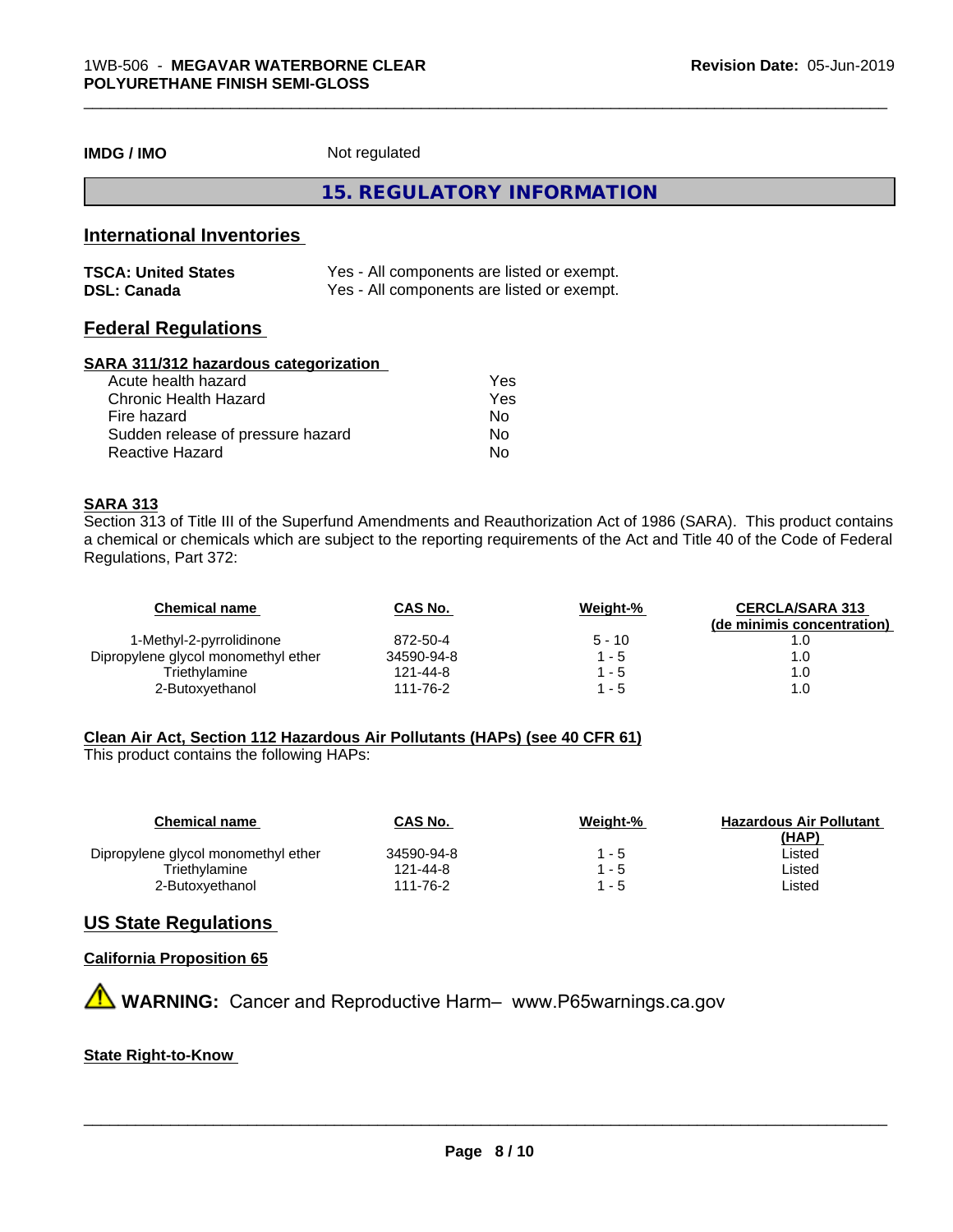| <b>Chemical name</b>                  | <b>Massachusetts</b> | <b>New Jersey</b> | Pennsylvania |
|---------------------------------------|----------------------|-------------------|--------------|
| 1-Methyl-2-pyrrolidinone              |                      |                   |              |
| Dipropylene glycol monomethyl ether I |                      |                   |              |
| Triethvlamine                         |                      |                   |              |
| 2-Butoxvethanol                       |                      |                   |              |

#### **Legend**

X - Listed

# **16. OTHER INFORMATION**

| HMIS | Health: $2^*$ | <b>Flammability: 0</b> | <b>Reactivity: 0 PPE: -</b> |  |
|------|---------------|------------------------|-----------------------------|--|
|      |               |                        |                             |  |

#### **HMIS Legend**

- 0 Minimal Hazard
- 1 Slight Hazard
- 2 Moderate Hazard
- 3 Serious Hazard
- 4 Severe Hazard
- \* Chronic Hazard

X - Consult your supervisor or S.O.P. for "Special" handling instructions.

*Note: The PPE rating has intentionally been left blank. Choose appropriate PPE that will protect employees from the hazards the material will present under the actual normal conditions of use.*

*Caution: HMISÒ ratings are based on a 0-4 rating scale, with 0 representing minimal hazards or risks, and 4 representing significant hazards or risks. Although HMISÒ ratings are not required on MSDSs under 29 CFR 1910.1200, the preparer, has chosen to provide them. HMISÒ ratings are to be used only in conjunction with a fully implemented HMISÒ program by workers who have received appropriate HMISÒ training. HMISÒ is a registered trade and service mark of the NPCA. HMISÒ materials may be purchased exclusively from J. J. Keller (800) 327-6868.*

 **WARNING!** If you scrape, sand, or remove old paint, you may release lead dust. LEAD IS TOXIC. EXPOSURE TO LEAD DUST CAN CAUSE SERIOUS ILLNESS, SUCH AS BRAIN DAMAGE, ESPECIALLY IN CHILDREN. PREGNANT WOMEN SHOULD ALSO AVOID EXPOSURE.Wear a NIOSH approved respirator to control lead exposure. Clean up carefully with a HEPA vacuum and a wet mop. Before you start, find out how to protect yourself and your family by contacting the National Lead Information Hotline at 1-800-424-LEAD or log on to www.epa.gov/lead.

| <b>Prepared By</b>      | <b>Product Stewardship Department</b><br>Benjamin Moore & Co.<br>101 Paragon Drive<br>Montvale, NJ 07645<br>800-225-5554 |
|-------------------------|--------------------------------------------------------------------------------------------------------------------------|
| <b>Revision Date:</b>   | 05-Jun-2019                                                                                                              |
| <b>Revision Summary</b> | Not available                                                                                                            |

Disclaimer

The information contained herein is presented in good faith and believed to be accurate as of the effective date shown above. This information is furnished without warranty of any kind. Employers should use this information only as a **supplement to other information gathered by them and must make independent determination of suitability and** completeness of information from all sources to assure proper use of these materials and the safety and health of employees. Any use of this data and information must be determined by the user to be in accordance with applicable **federal, provincial, and local laws and regulations.**